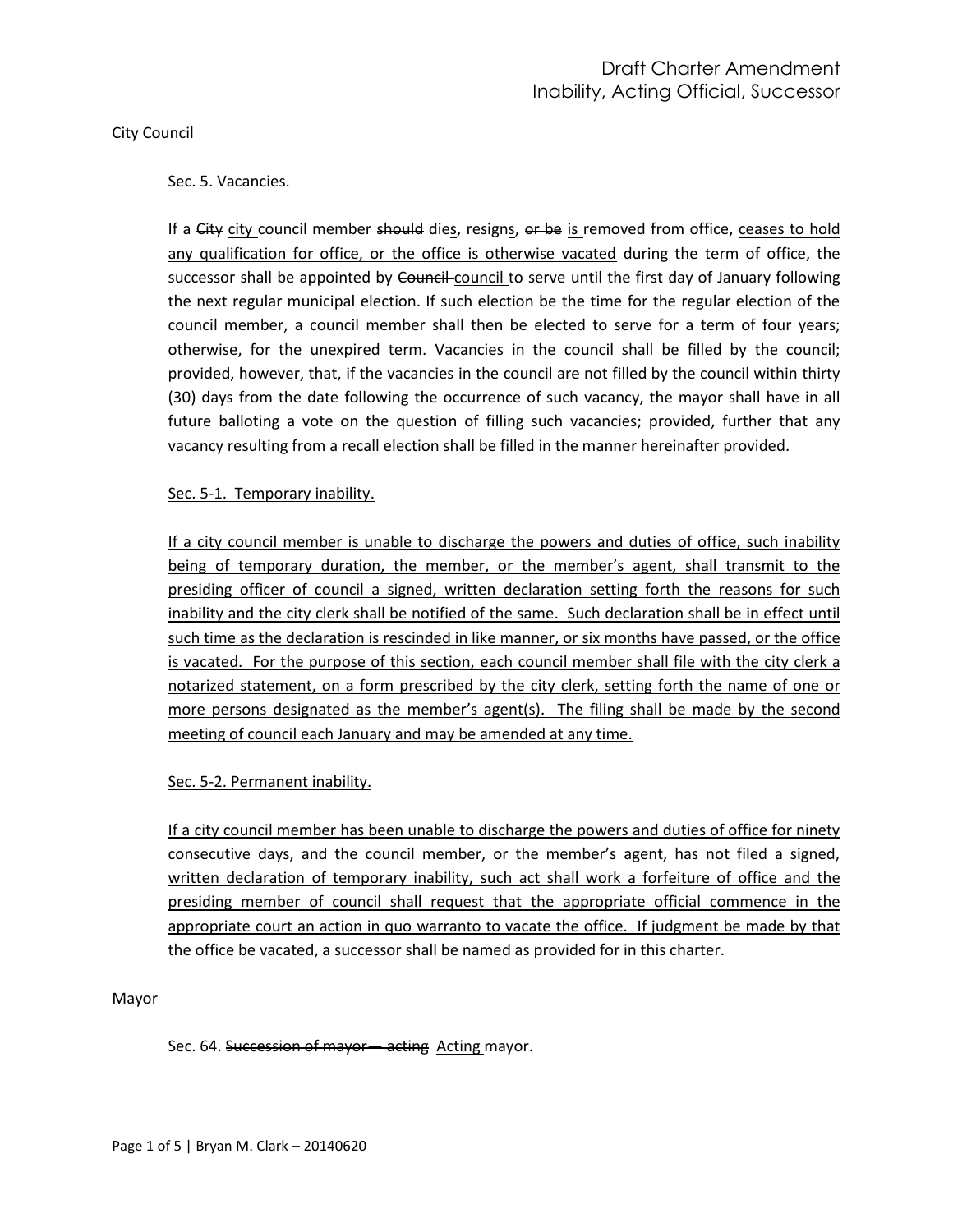# Draft Charter Amendment Inability, Acting Official, Successor

If the mayor dies, becomes permanently disabled from performing the duties of office, resigns, or moves from the city during the term of office, the mayor shall be succeeded in office, until the 1st day of January following the next regular municipal election, by the president of the council who shall thereby cease to be a member of council. At the next regular municipal election following the death, resignation or removal of the mayor from the city, if such election be the time for the regular election of a mayor, a mayor shall then be elected to serve for a term of four years; otherwise for the remainder of the unexpired term.

If the mayor be temporarily absent from the city, the mayor may designate the director of public service, the director of public safety, or the president of city council as acting mayor. If the mayor becomes temporarily disabled from performing the duties of mayor for any cause, the director of public service, or if absent the director of public safety, or if absent the president of city council, shall become acting mayor. During a period of temporary absence of the mayor the acting mayor so designated shall exercise such powers and duties of the office of mayor as the mayor shall delegate. During a period of temporary disability of the mayor the powers and duties of the office of mayor shall devolve upon the acting mayor. In either case the mayor may invoke this provision by written communication to the appropriate officer to be named the acting mayor, but in the case of temporary disability, failure to do so shall not prevent the proper officer from performing the powers and duties of the office of mayor. Nothing herein shall prevent the president of city council from exercising the president's powers and duties as a member of council during the temporary absence or disability inability of the mayor.

## Sec. 64-1. Temporary inability.

If the mayor is unable to discharge the powers and duties of office, such inability being of temporary duration, the mayor, or the mayor's agent, shall transmit to the director of public service, the director of public safety, or the president of city council a signed, written declaration setting forth the reasons for such inability and the city clerk shall be notified of the same; provided that failure to do so shall not prevent the proper officer from performing the powers and duties of the office. The recipient of such declaration shall be designated as acting mayor. During a period of temporary inability of the mayor, the powers and duties of the office of mayor shall devolve upon the acting mayor. Such declaration shall be in effect until such time as the declaration is rescinded in like manner, or six months have passed, or the office is vacated. For the purpose of this section, the mayor shall file with the city clerk a notarized statement, on a form prescribed by the city clerk, setting forth the name of one or more persons designated as the member's agent(s). The filing shall be made by the second meeting of council each January and may be amended at any time.

Sec. 64-2. Permanent inability.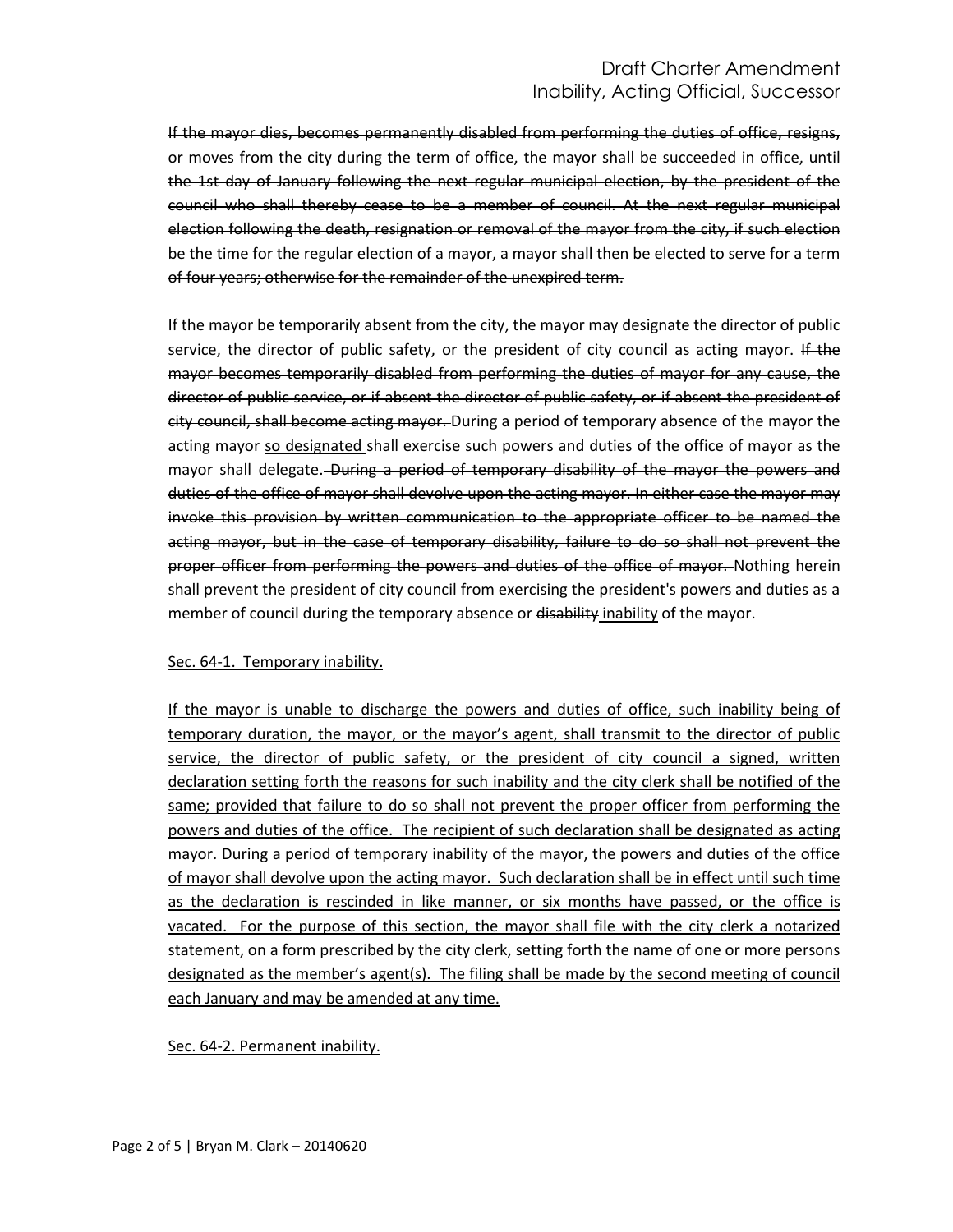# Draft Charter Amendment Inability, Acting Official, Successor

If the mayor has been unable to discharge the powers and duties of office for ninety consecutive days, and the mayor, or the mayor's agent, has not filed a signed, written declaration of temporary inability, such act shall work a forfeiture of office and the director of public safety and the director of public service shall request that the appropriate official commence in the appropriate court an action in quo warranto to vacate the office. If judgment be made that the office be vacated, a successor shall be named as provided for in this charter.

## Sec. 64-3. Successor to mayor.

If the mayor dies, resigns, is removed from office, ceases to hold any qualification for office, or the office is otherwise vacated during the term of office, the mayor shall be succeeded in office, until the 1st day of January following the next regular municipal election, by the president of the council who shall thereby cease to be a member of council. If such election be the time for the regular election of a mayor, a mayor shall then be elected to serve for a term of four years, otherwise for the remainder of the unexpired term; provided that any vacancy resulting from a recall election shall be filled in the manner hereinafter provided.

## City Attorney

Sec. 67. Powers and duties.

The city attorney shall have such duties and responsibilities as are set forth in this charter or required of the city attorney by ordinance, including the following. The city attorney shall be the legal adviser of and attorney and counsel for the city, and for all officers and departments thereof in matters relating to their official duties. The city attorney shall prosecute or defend all suits for and in behalf of the city, and shall prepare all contracts, bonds and other instruments in writing in which the city is concerned and shall certify in writing approval of the form and correctness thereof. The city attorney may appoint a department deputy and such assistants, secretaries and clerks as council may authorize. Said deputy shall have the power to perform all the duties of the city attorney.

## Sec. 78. Temporary inability.

If the city attorney is unable to discharge the powers and duties of office, such inability being of temporary duration, the city attorney, or the city attorneys' agent, shall transmit to the deputy city attorney a signed, written declaration setting forth the reasons for such inability and the city clerk shall be notified of the same; provided that failure to do so shall not prevent the proper officer from performing the powers and duties of the office. During a period of temporary inability of the city attorney, the powers and duties of the office of city attorney shall devolve upon the deputy city attorney, who shall be the acting city attorney. Such declaration shall be in effect until such time as the declaration is rescinded in like manner, or six months have passed,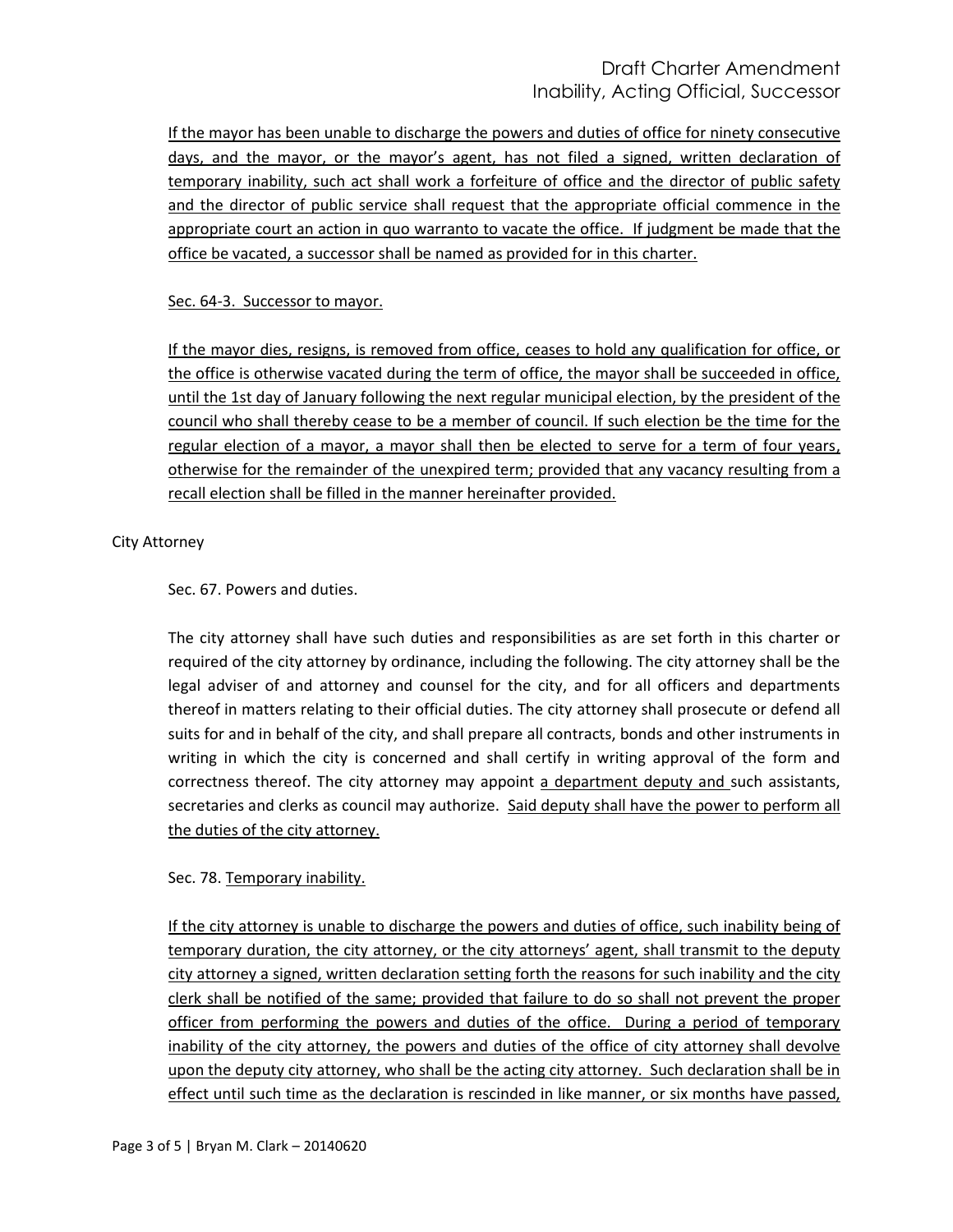# Draft Charter Amendment Inability, Acting Official, Successor

or the office is vacated. For the purpose of this section, the city attorney shall file with the city clerk a notarized statement, on a form prescribed by the city clerk, setting forth the name of one or more persons designated as the member's agent(s). The filing shall be made by the second meeting of council each January and may be amended at any time.

## Sec. 78-1. Permanent inability.

If the city attorney has been unable to discharge the powers and duties of office for ninety consecutive days, and the city attorney, or the city attorneys' agent, has not filed a signed, written declaration of temporary inability, such act shall work a forfeiture of office and the deputy city attorney shall request that the appropriate official commence in the appropriate court an action in quo warranto to vacate the office. If judgment be made that the office be vacated, a successor shall be named as provided for in this charter.

## Section 78-2. Successor to city attorney.

If the city attorney dies, resigns, is removed from office, ceases to hold any qualification for office, or the office is otherwise vacated or moves from the city during the term of office, the city attorney's successor in office shall be appointed by the council to serve until the first day of January following the next regular municipal election. If such election be the time for the regular election of a city attorney, a city attorney shall then be elected to serve for a term of four years $\dot{z}_t$ otherwise for the remainder of the unexpired term; provided that any vacancy resulting from a recall election shall be filled in the manner hereinafter provided.

## Auditor

## Sec. 87. Temporary inability.

If the auditor is unable to discharge the powers and duties of office, such inability being of temporary duration, the auditor, or the auditor's agent, shall transmit to the deputy auditor a signed, written declaration setting forth the reasons for such inability and the city clerk shall be notified of the same; provided that failure to do so shall not prevent the proper officer from performing the powers and duties of the office. During a period of temporary inability of the auditor, the powers and duties of the office of auditor shall devolve upon the deputy auditor, who shall be the acting auditor. Such declaration shall be in effect until such time as the declaration is rescinded in like manner, or six months have passed, or the office is vacated. For the purpose of this section, the auditor shall file with the city clerk a notarized statement, on a form prescribed by the city clerk, setting forth the name of one or more persons designated as the member's agent(s). The filing shall be made by the second meeting of council each January and may be amended at any time.